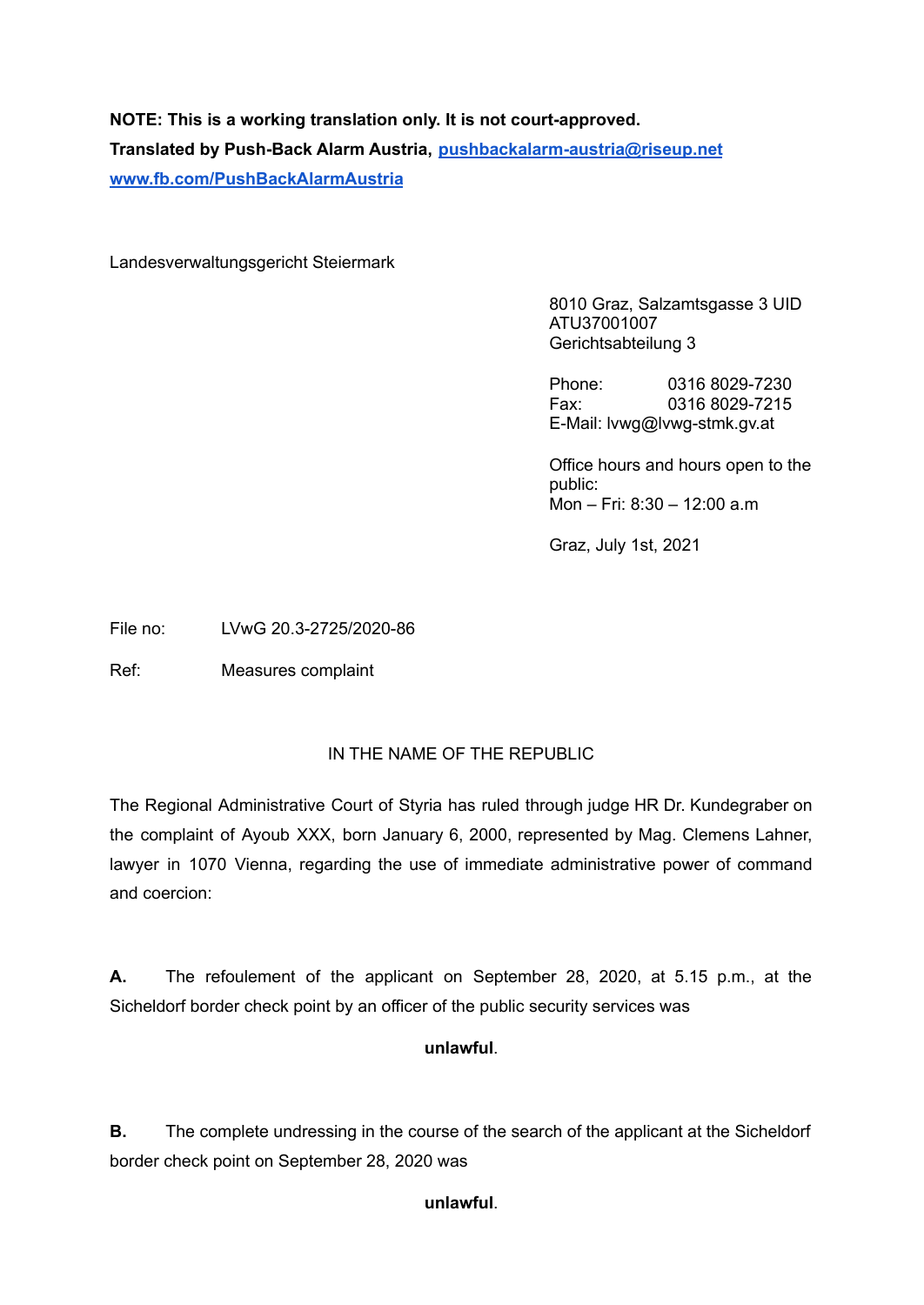**C.** The Federal Government (Federal Minister of the Interior) shall pay the costs of the proceedings in the amount of **€ 2,397.20** within 14 days of receipt of the decision. The additional claim for reimbursement of the filing fee is dismissed.

# Legal basis:

Art. 130 para. 1 line 2 Federal Constitutional Act (B-VG) §§ 7, 9, 28 para 6 and 35 Administrative Court Procedure Act (VwGVG) § 1 Ordinance on the Compensation of Administrative Expenses (VwG-AufwErsV) §§ 45a para 1, 37 Aliens Police Act 2005 (FPG), Federal Law Gazette I No 100/2005 as amended by Federal Law Gazette I No 87/2012 §§ Sections 2(1)(13), 12(1) Asylum Act (AsylG), Federal Law Gazette I No. 100/2005 as amended by Federal Law Gazette I No. 56/2018 §§ Sections 40, 88 Security Police Act (SPG), Federal Law Gazette No. 566/1991 as amended by Federal Law Gazette I No. 105/2019 § Section 38 BFA Procedures Act (BFA-VG), Federal Law Gazette I No. 87/2012 as amended by Federal Law Gazette I No. 56/2018 § Section 12a Border Control Act (GrekoG), Federal Law Gazette No. 435/1996 as amended by Federal Law Gazette I No. 32/2018 Art. 3 and Art. 8 European Convention on Human Rights (ECHR)

**D.** Pursuant to section 25a of the Administrative Court Act (VwGG), an ordinary appeal against the decision is inadmissible.

### **Reasoning**

**I.1.** The complaint of November 5, 2020 essentially states that the complainant was found on Austrian territory without a travel document near the Austrian-Slovenian border and was consequently arrested. He alleges that he had used the English and French words for "asylum" vis-à-vis various officers of the public security service and had thus sufficiently indicated that he required protection from persecution. No procedure had been initiated to examine the application for asylum, but the complainant had been deported to Slovenia only a few hours after entering the country. The refoulement had therefore been unlawful, as the complainant had been granted de facto protection against deportation pursuant section 12 of the Asylum Act.

The complainant had behaved calmly and cooperatively during the entire police action and had complied with the instructions of the police officers. There was no reason to believe that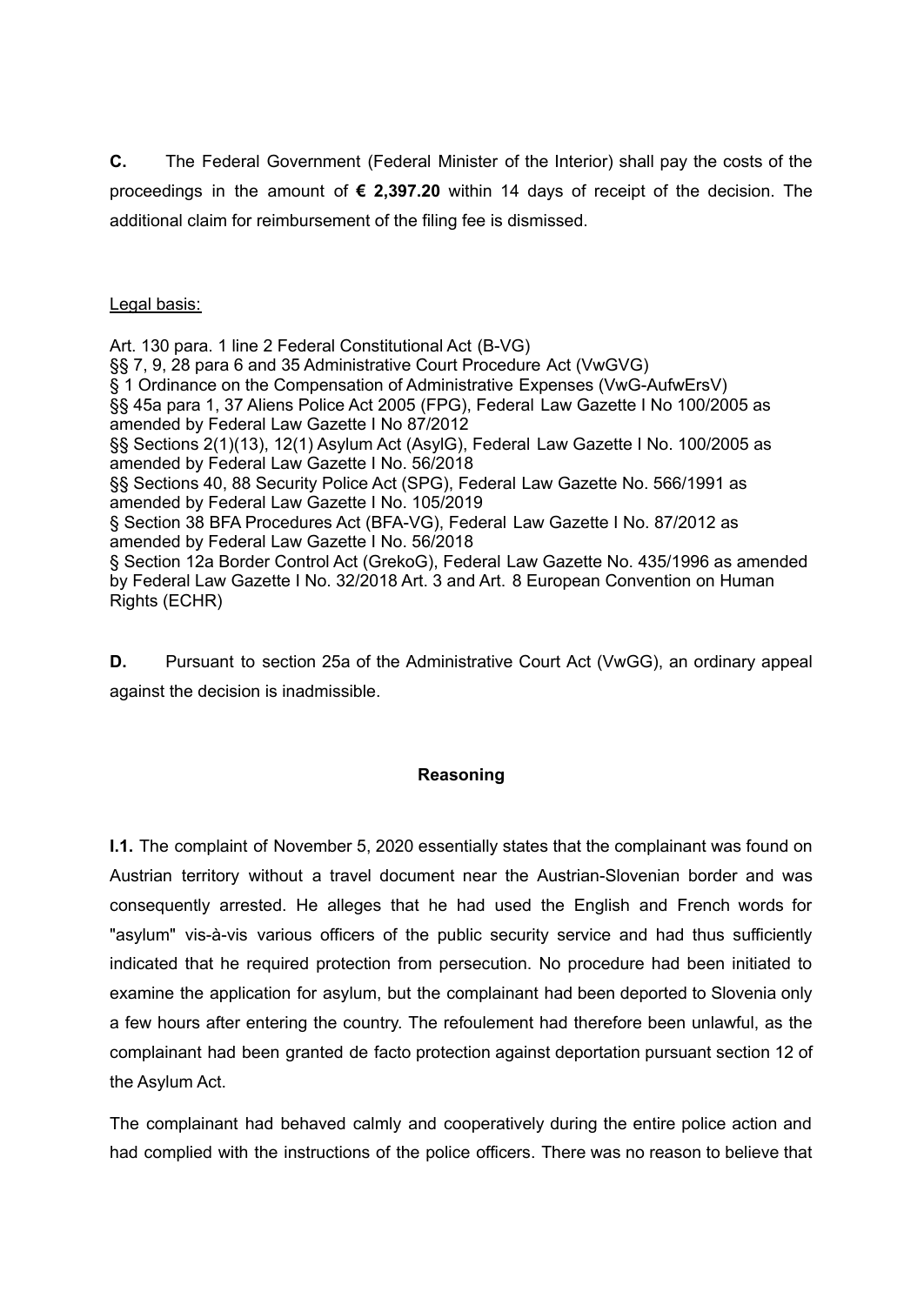the complainant was dangerous and therefore no reason to ask the complainant to undress completely and to search the complainant's unclothed body.

The complainant had been subjected to inhuman and degrading treatment pursuant to section 3 of the ECHR and of his right to respect for private life under Article 8 of the ECHR by the search of his unclothed body.

It was requested that the rejection of the complainant as well as the search of the unclothed body of the complainant be declared unlawful and that the legal entity be ordered to pay the costs of the proceedings in accordance with the Ordinance on the Compensation of Expenses as well as the costs for the submission fee.

**2.** On December 9, 2020, the prosecuting authority submitted a rebuttal in which it pointed out that, on the basis of the decree of the Federal Minister of the Interior of April 24, 2020, Federal Law Gazette II No. 177/2020, the border crossing of the complainant had been illegal, as crossing the internal border had only been permitted at border crossing points. As no application for asylum had been filed, the Asylum Act had not applied. A search of persons had been carried out in this manner, as on the one hand it had to be feared that smugglers (i.e. criminals) had hidden themselves within the group of people apprehended, and on the other hand the search had also been carried out in order to establish identities and to secure evidence pursuant to section 12a (2) GrekoG and section 34b as well as section 39a VStG and § 37 para 1 no 2 FPG. Experience had shown that illegal migrants often concealed their identity and kept original documents in their underwear or directly under their underwear. The search had been legally required and had been proportionate in the circumstances. It had not been necessary to call in an interpreter, as the communication had taken place in English "at a low level".

It was requested that the complaint be dismissed as unfounded and that the costs be reimbursed.

Attachments consisted of a map of the place of apprehension, the registration data sheet, the routing slip and the AFIS match of the complainant, as well as the form used for refusing entry in German and Arabic, and the administrative criminal complaint against the complainant.

**2.** On December 30, 2020, the complainant submitted a reply in which he pointed out in particular that he had irregularly crossed the border and bypassed the border post because,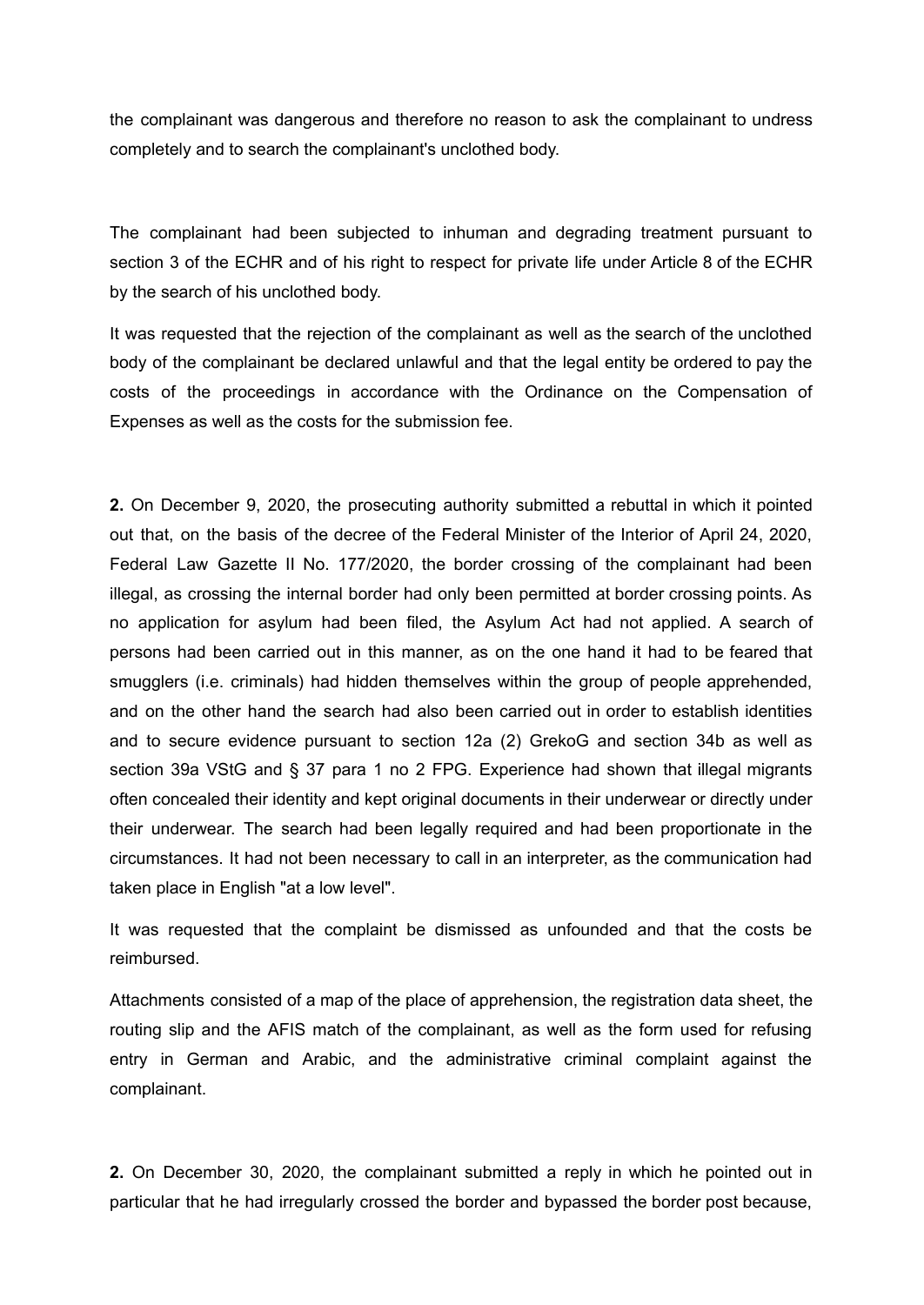in order to enter the national territory, he had to cross several borders irregularly and that it was not logical for a person in this situation that asylum could theoretically already be applied for at the Austrian border. The complainant had intended to advance further into Austrian territory to be able to successfully apply for asylum. The fact that there had been repeated unlawful rejections at various borders of persons who had applied for international protection there also influenced the complainant's decision. The complainant was aware of chain deportations from Slovenia via Croatia to Bosnia. The majority of persons who would apply for asylum in Austria would not cross the border at an official border post but would apply for asylum in the interior of the country. This would explain the complainant's behaviour. Further statements concerned the disproportionate search of the complainant.

In addition, a written record of a conversation on the relevant incidents in English with Yassin Exxx born xxxx 2004, from October  $1^{st}$ , 2020, by the complainant from October  $4^{th}$  and October 21, 2020, as well as a photograph of the complainant together with the journalist Benjamine Oxxxx in Velika Kladusa, Bosnia were submitted. It was explained that Yassin was a person who had also been returned to Slovenia together with the complainant.

**4** On January 19, 2021, the complainant submitted a statement by the complainant via video call saved on a USB stick, during which Klaudia Wxxx had asked questions in Arabic with the assistance of an interpreter. It was stated that the complainant was currently in Bosnia and Herzegovina after the described chain deportation and that he did not possess a passport.

**5.** On February 12, 2021, the complainant submitted a written record of a conversation concerning the relevant incidents with the complainant on October 4, 2020 and October  $21^{st}$ , 2020 as well as of Yassin Exxxx of October 1<sup>st</sup>, 2020 and of Abdelmounaim Axxxx of February 20, 2021 in German. Abdelmounaim A was another person who had been returned to Slovenia together with the complainant.

**6.** In a document submitted on February 19, 2021, the complainant submitted a transcript of the complainant's statement of 19 January 2021 via video call.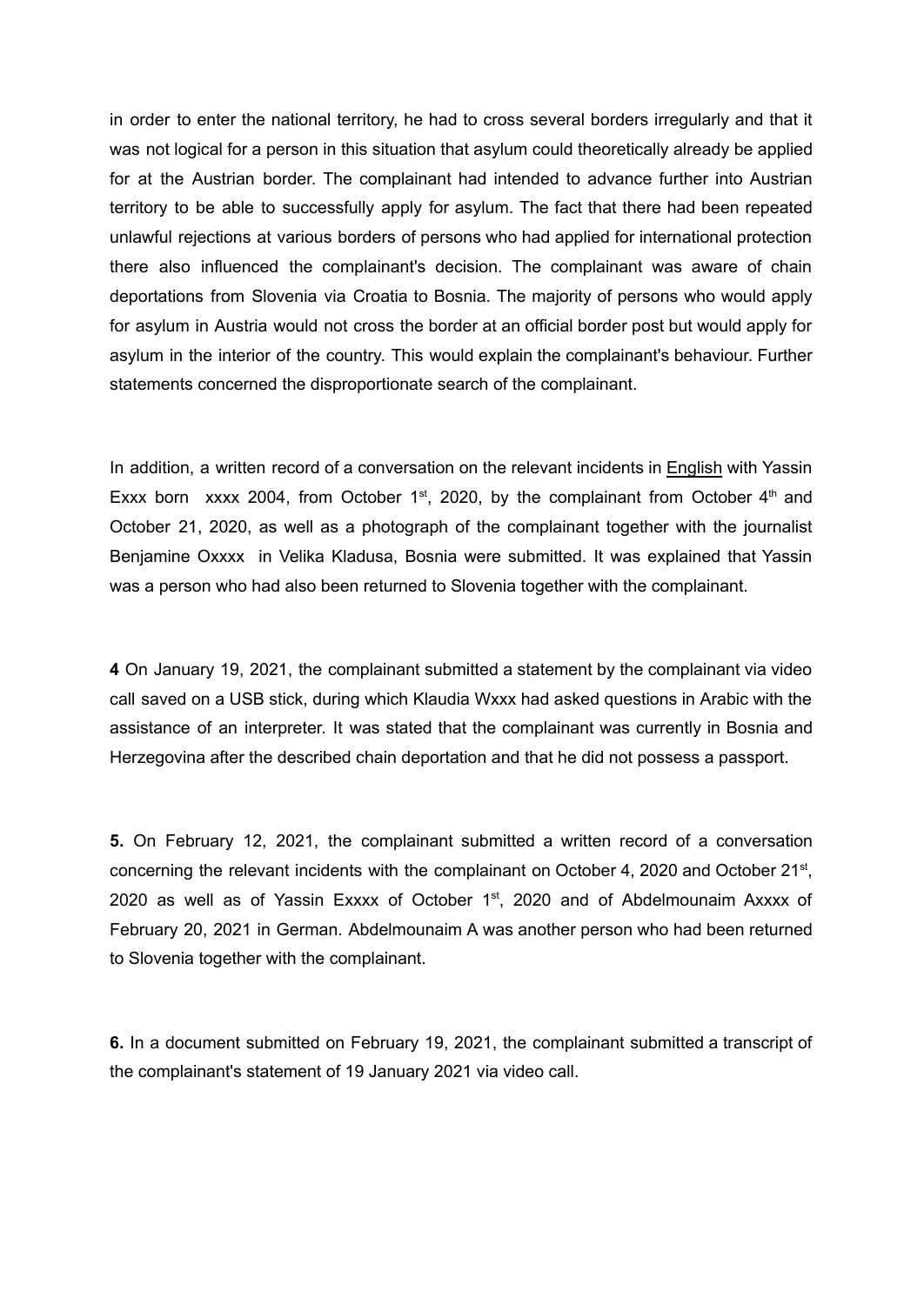**7.** In documents submitted on March 29, 2021, the complainant submitted the statement of Yassin Exxxx via video call and a transcript of the statement of the witness Yassin Exxxx of March 8, 2021 via video call.

# **II. Facts of the Case:**

**1.** The complainant is a Moroccan citizen. In the early morning hours of September 28, 2020, the complainant, together with six other persons, crossed the green border coming from Slovenia in a group. On the basis of a report by a civilian, the public security inspected the area. In the meantime, the group had split into a group of five persons, including the complainant, and a group of two persons. The police noticed that the group always retreated into the woods or fields when they saw a patrol vehicle. A group of five trainee police, led by BI Sxxxx, was also involved in the search.

At around 12:30 hrs, the group of the complainant could be apprehended by the trainee police in a maize field with shoulder-high stalks. The persons were crouching between the maize stalks. It was raining, so their clothes were soaked and dirty. The persons were shivering as it was chilly, and one person was walking with a limp.

Police officer Gxxxx asked the group in English to remain calm and used hand signals. The persons did not make any signs of attempting to flee and were later led to the police van which was already waiting. Up to this point, none of the group had uttered the word "asylum".

At the police van, Insp. Dxxxxx asked the persons to take off their jackets and patted them down for dangerous objects. Insp. Dxxxxx asked for their nationality in English and received the answer "Morocco"; communication was very difficult. The question about travel documents was answered in the negative. The place of apprehension was approx. 3.5 km from the state border (see map) and the group was subsequently taken to the Sicheldorf border checkpoint. The transfer to the Sicheldorf border checkpoint was carried out in a KD transporter by Inspector Hxxxxxx and aspirant Pxxxxx. Both police officers sat in the front of the vehicle, while the remaining four persons, including the complainant, sat in the rear of the vehicle. The fifth person in the group rode along in another police vehicle for the purpose of searching for the other two persons. During the journey, the apprehended persons spoke among themselves and tried to draw attention to their concern by using the word "asylum". However, this was not noticed by the two police officers, who were conversing instead.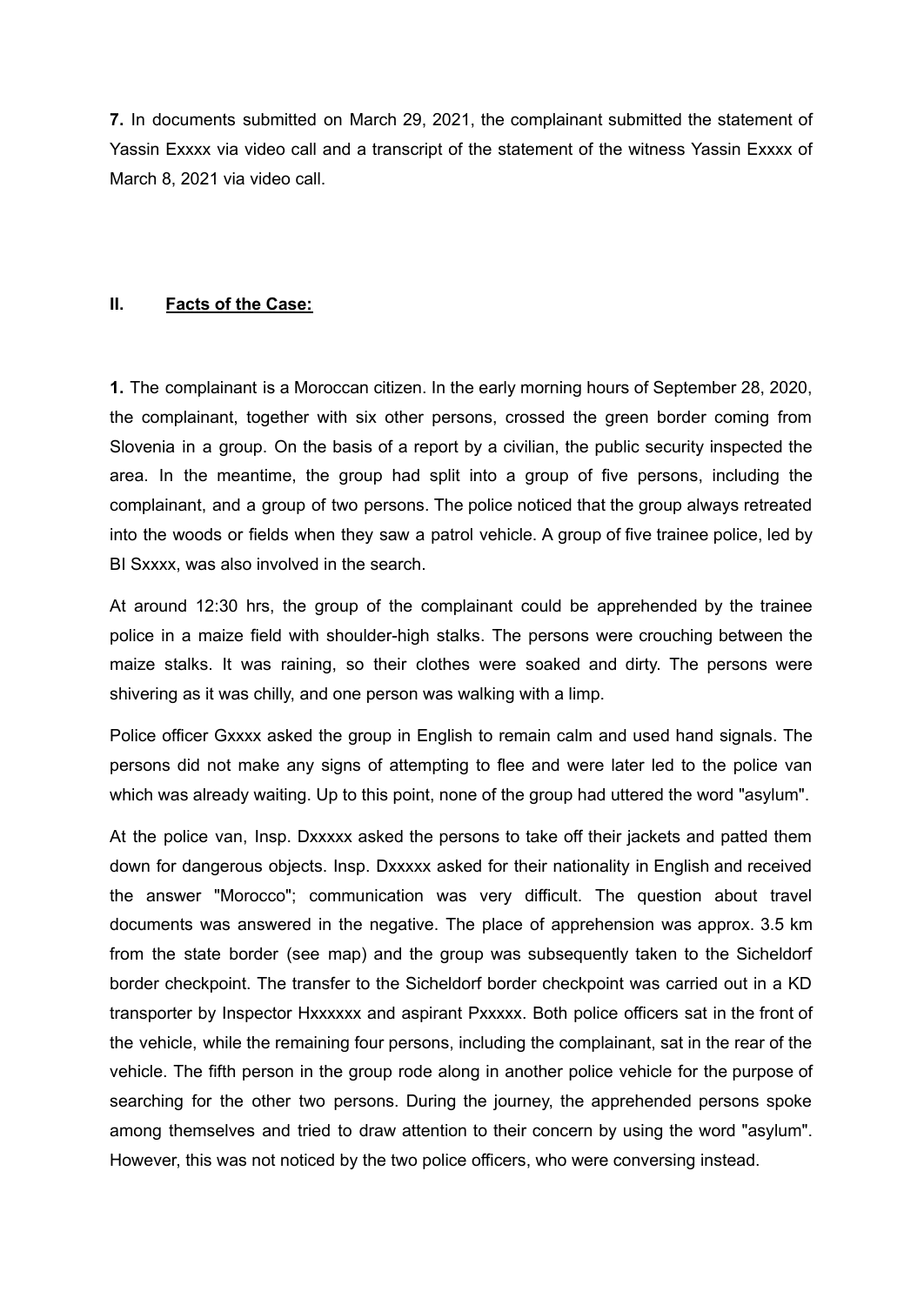At the Sicheldorf border checkpoint, the apprehended persons – in the meantime there were seven persons – were provided with blankets and water. Food was not provided to the persons concerned despite their request. Subsequently, the complainant and the other persons were asked to undress completely and had to turn around on their own axis and kneel down in order to reveal any hidden objects in their anus area. After the examination, the complainant was subjected to an identification procedure in which photographs and fingerprints were taken. The place where the search took place was in an alcove that could only be seen if one was standing in the corridor. As the persons did not have any identification papers with them, the security officers present there "agreed in an exchange of opinions that a refoulement should be carried out" (statement Dxxxxx, page 8 of March 2, 2021).

The complainant was then asked to write down his name, title and date of birth on a form. Between these actions, the complainant kept uttering the word "asylum", but there was no reaction from the security authorities. Even when the complainant had to wait with the other persons in a locked room with a seat, he and other persons in the group uttered the word "asylum", but there was no reaction from the security officers.

No aggressive behaviour on the part of the complainant or other members of the group could be detected during the entire police operation. There were no indications of dangerous objects being carried. The complainant was asked where he was from and whether he had travel documents or identity papers with him, but not what he wanted in Austria or why he had crossed the green border. The audible demand for asylum – which the complainant expressed several times during the official proceedings – was ignored.

An entry refusal form in both German and Arabic was handed to the complainant, noting that the legal instruction contained therein included not only the administrative court of the respective country but also the "independent administrative senate" (already dissolved six years ago). Insp. Hxxxxx drew up a complaint against the complainant pursuant to section 16, paragraph 1, line 3 in conjunction with section 11, paragraph 1 of the Border Control Act, as the complainant had crossed the border without a valid travel document. At approximately 5.15 p.m., the complainant and the other persons in the group were handed over to the Slovenian officers at the Sicheldorf border crossing point. Documentation regarding their names, dates of birth and citizenship was handed over to the Slovenian officials.

The complainant was subsequently handed over to the Croatian police, who in turn took the complainant together with other persons to the border with Bosnia and Herzegovina, where the complainant is believed to be currently staying.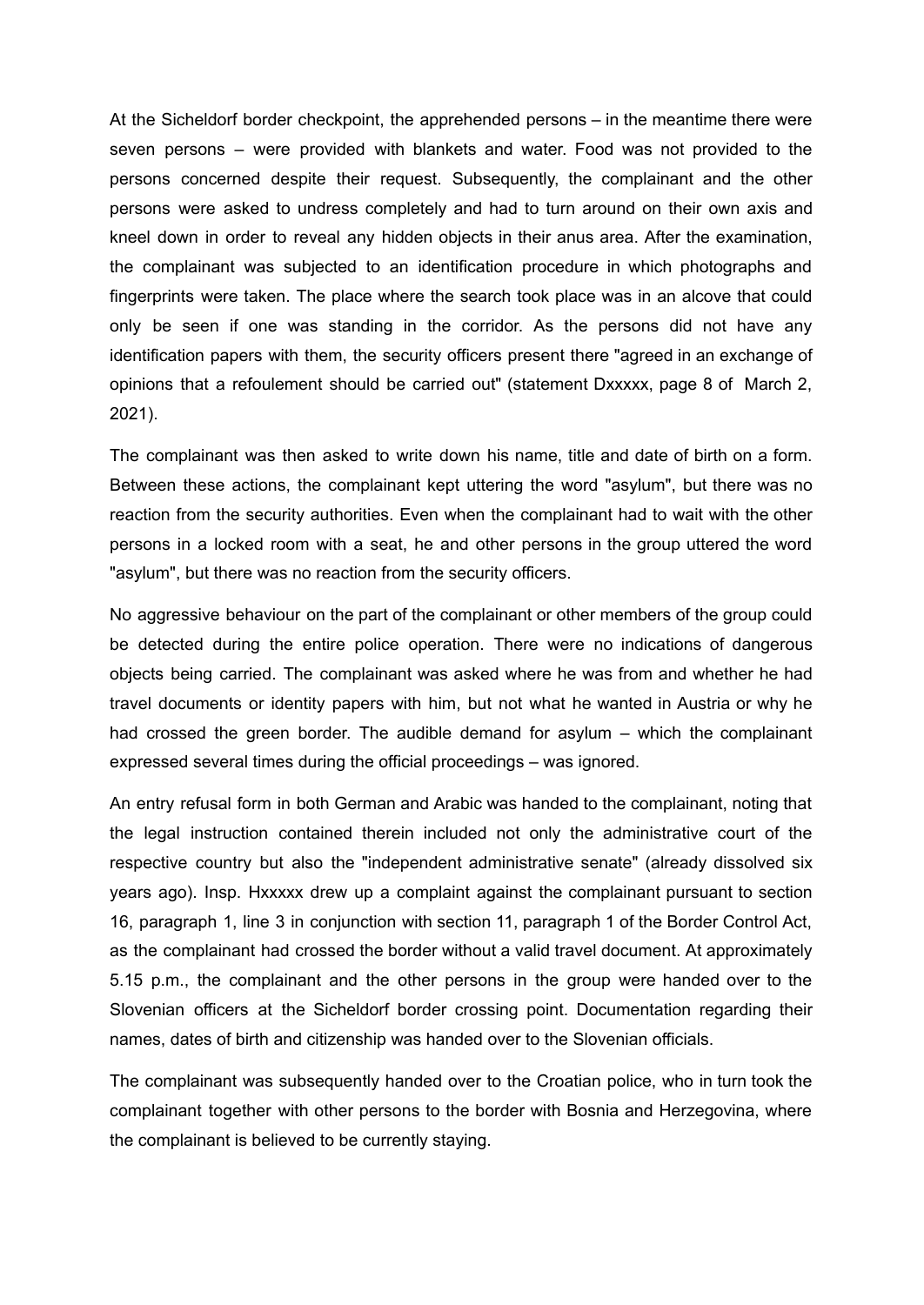**2.** The relevant findings are largely based on the statements of the police officers who were questioned. The condition of the persons apprehended was accurately described by the police cadets who were called in (wet and dirty clothes, shivering, tired and frightened). This can be deduced from the content of the witness statements of the trainee police xxxxxxxx. All of the security officers involved stated unanimously that none of the group, including the complainant, showed any aggressive behaviour or made any signs of fleeing. No dangerous objects were seized from the group.

It is clear that the group was provided with water after arriving at the Sicheldorf border checkpoint, but was not given food of any kind, although members of the group had requested it. This is clear from the statements of the security officers involved, who indicated that water was provided, but no one saw any food being made available to the persons concerned. It is quite understandable that the complainant as well as other persons in the group – especially when they saw the police officers having food themselves – indicated that they wanted to be provided with food as well, but this request was denied or commented on in a polemic fashion ("This is not a hotel.").

Based on the interview with the complainant (provided on a USB stick and a written transcript) as well as of Yassin E and Abdelmounaim A, the court assumes that the complainant, including other persons of the group apprehended, audibly used the word "asylum" several times during the official act. While no security officer stated that they had heard the word "asylum" nor did any of them state that they had asked the complainant or the other persons why they had come to Austria, it is credible that the complainant, in view of a possible deportation to Slovenia, audibly voiced his demand for asylum and that this demand was apparently denied by the security officers. The assumption expressed by Insp. Dxxxx and other security officers that the persons apprehended wanted to pass through the national territory has no basis whatsoever, all the more so as no question was raised as to the purpose for which the complainant or the other persons entered the national territory. The conclusion that other persons apprehended would have justified themselves by saying that they wanted to go to Germany or Spain to meet other friends or relatives is probably based on a prejudice. In any case, the security officers present at the Sicheldorf border control point should have noticed the audible demand for asylum.

Based on the described course of proceedings – no question what the persons wanted in Austria – ignoring of the word "asylum", rejection based on the fact that no identity papers were available (testimony of Insp. Xxxx March 01, 2021) – the court comes to the conclusion that "push-backs" are partly applied as a method in Austria. The fact that the Slovenian police apparently take over the rejected persons without further questioning can be justified in the subsequent chain deportation to Croatia and finally to Bosnia and Herzegovina.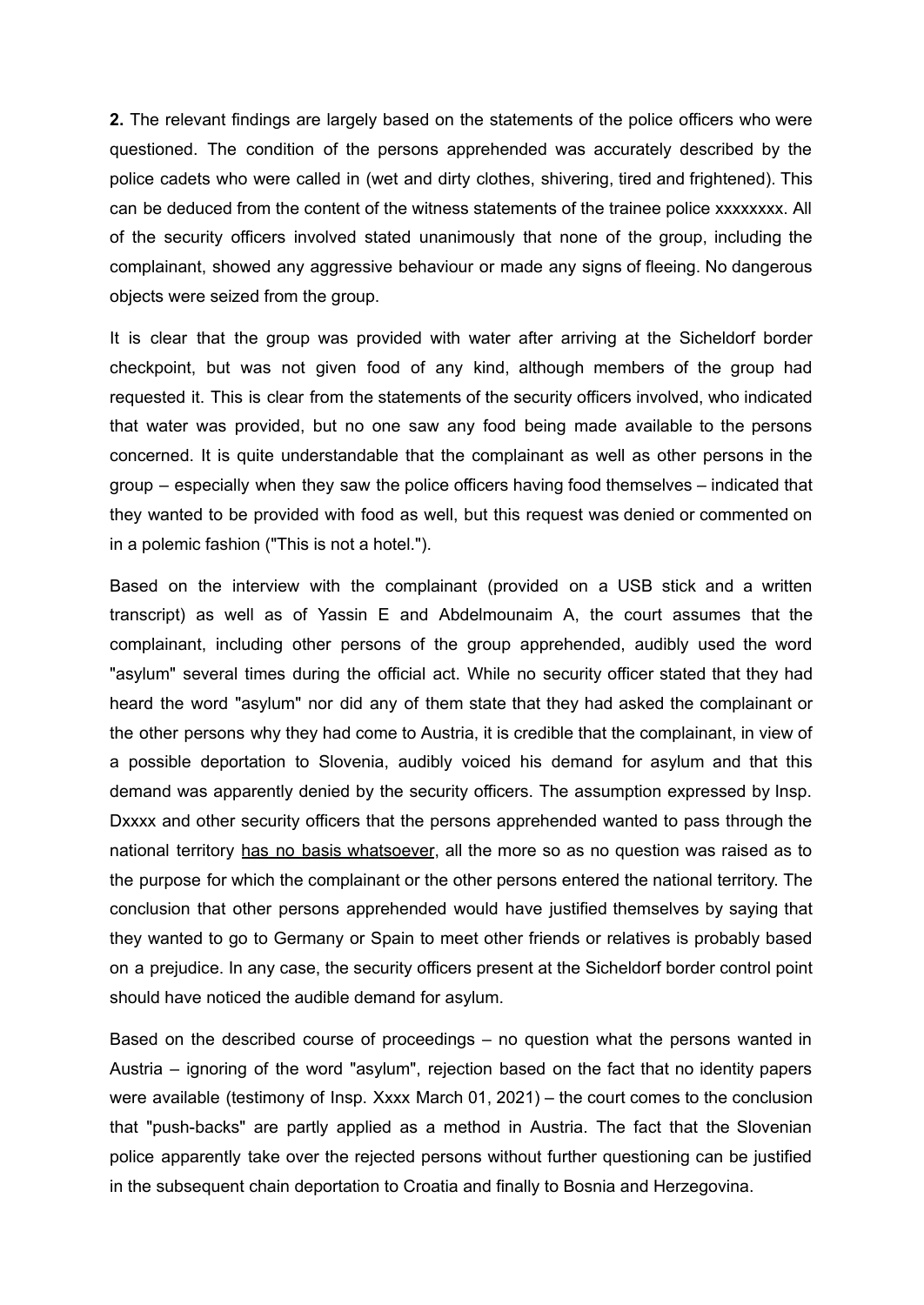#### **III. Legal assessment:**

**1.** Pursuant to Art. 130 para 1 subpara 2 of the Federal Constitution, administrative courts shall rule on complaints against the exercise of direct administrative command and coercive power on grounds of unlawfulness.

The complaint of November 5, 2020 was received electronically by the Regional Administrative Court on November 6, 2020. Thus, the 6-week appeal period pursuant to section 7 (4) VwGVG was complied with. Since the official acts took place in the municipal area of Halbenrain and Bad Radkersburg (Sicheldorf), the Regional Administrative Court of Styria also has local jurisdiction.

The rejection of a foreigner who is apprehended in the national territory constitutes the exercise of direct administrative command and coercive power within the meaning of Art. 130 (1) Z 2 B-VG, since no administrative procedure precedes it (VfGH 16.04.1994, B 1117/93, 1119/93; Aliens Police Act 2005, p 113, proLIBRIS Verlag 2018, 12th edition). Similarly, a search of a person constitutes an act of direct administrative command and coercive power (VwGH 07.11.1990, 90/01/0195; VfSlG 12.792/1991).

### **2. Rejection (ruling part A):**

#### § 45a para 1 and para 5 FPG 2005:

### **Prohibition of refoulement (ban on refoulement)**

(1) The prevention of entry, refusal of entry or deportation of aliens to a state shall be inadmissible if this would violate Art. 2 or 3 of the European Convention on Human Rights (ECHR), Federal Law Gazette No. 210/1958, or Protocol No. 6 or No. 13 to the Convention for the Protection of Human Rights and Fundamental Freedoms concerning the Abolition of the Death Penalty, or if it would involve a serious threat to their life or integrity as a civilian as a result of indiscriminate violence in the context of an international or internal conflict.

(5) Aliens who invoke one of the dangers mentioned in subsections 1 to 3 **may only be turned back** or deported **after they have had the opportunity** to present reasons to the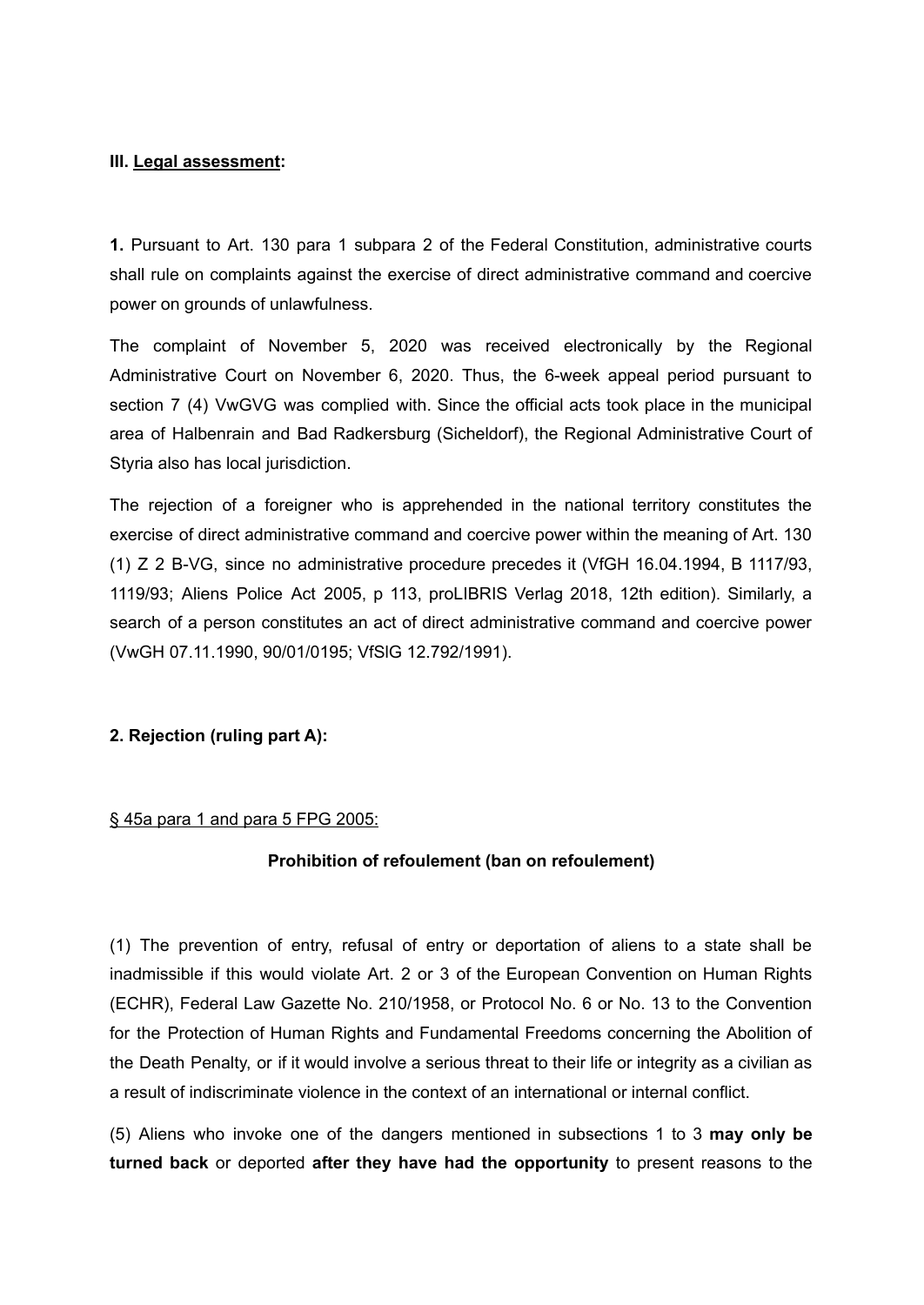contrary. In such cases, the provincial police directorate shall be informed of the facts of the case before the refoulement and shall then decide on the refoulement.

# § 12 para 1 Asylum Act:

# **Factual protection against deportation**

(1) An alien who has filed an application for international protection in Austria may, except in the cases of section 12a, neither be turned back nor deported until an enforceable decision has been issued, until the proceedings have become devoid of purpose or, after they have been discontinued, until the point in time at which a continuation of the proceedings pursuant to § Section 24 (2) is no longer permissible, be rejected, returned or deported (**de facto protection against deportation**); section 32 remains unaffected. Their stay in the national territory is permissible. A right of residence existing on the basis of other national laws remains unaffected. § Section 16 para 4 BFA-VG shall apply.

### § Section 12a (1) GrekoG:

### **Powers of the officers of the public security service**

(1) The officers of the public security service shall be authorised to subject persons to border checks if there is reason to believe that they are subject to border checks or that they intend to cross or have crossed the border outside border crossing points without authorisation. This authorisation exists for border crossings at border crossing points within the border control area, otherwise at the point where a person subject to border control is encountered; it also exists at the point where a person who intends to cross the border or has crossed the border without authorisation outside a border crossing point is entered in the act.

First, it should be noted that the intervening bodies of the public security service as defined by section 12a (1) of the GrekoG were authorised to subject the complainant to a border control after he had been apprehended. The complainant was found in 8492 Drauchen, Landesstraße L 235, Drauchen Hofwiesenweg next to L 235, i.e. within the border control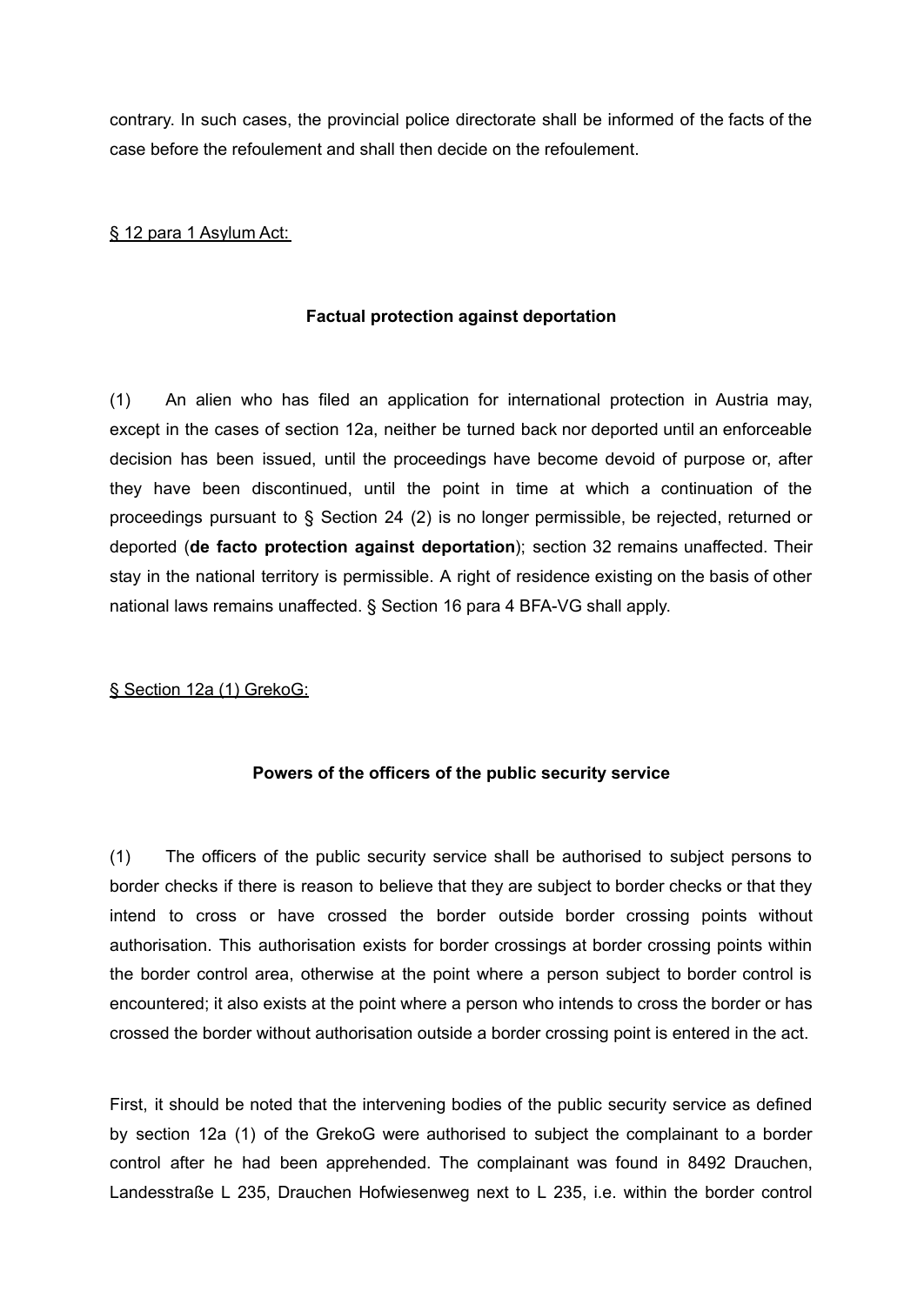area (see report by the Styrian Provincial Police Directorate, PI Hxxxxxxx , dated 1 October 2020, ref. no.: PAD/20/01743696/014/VStV, and the report sheet for refusals). The proceedings conducted revealed that the complainant frequently tried to draw the attention of the public security officers to the fact that he had entered the national territory for humanitarian reasons by using the word "asylum" during the official proceedings. The complainant was apparently only asked by the security officers for his name, where he came from and whether he had travel documents or identity documents with him. Questions as to why the complainant had entered Austria or what he wanted in Austria were not asked (content of the complainant's statement as well as that of the security officers). Instead, the intervening security forces were content with baseless conclusions, assuming without questioning that the complainant had entered Austria because he wanted to travel through to another country, as they had also found this to be the case with other foreigners they had apprehended.

Since the court assumes that the complainant perceptibly and clearly used the word "asylum" several times during the official act vis-à-vis the security officers, he should no longer have been turned back within the meaning of section 12 (1) of the Asylum Act, since in concreto he is granted "de facto protection against deportation". Moreover, it is not sufficient for the lawfulness of the refoulement if the security officer assumes on their own initiative or in case of ambiguity that no application for international protection has been filed, but they also have to ascertain whether an application for international protection is filed (VwGH 14.11.2017, Ra 2017/21/0018-0019). In the specific case, the use of the word "asylum" did not create any ambiguity. The described procedure of the interrogated security bodies gave the court the impression that the method of "push-backs" is frequently applied. This results from the statements of the interrogated security officer, who assumed that the persons wanted to pass through without askying any questions (witness statement Insp. Dxxxx) and that the decision to reject was taken "in an exchange of opinions" by all the security officer present at the Sicheldorf border crossing point.

The rejection of the complainant on 28 September 2020, at approx. 5.15 p.m., to Slovenia was therefore unlawful in gross disregard of the de facto protection against deportation (section 12 (1) of the Asylum Act). Since the reasons for his intended entry into Austria were not discussed with the complainant, and the word "asylum" was not taken into account, it was not possible for the complainant to explain whether he was eligible for asylum or subsidiary protection, and the ban on refoulement was violated by the refoulement.

#### **3. search of the complainant (ruling part B):**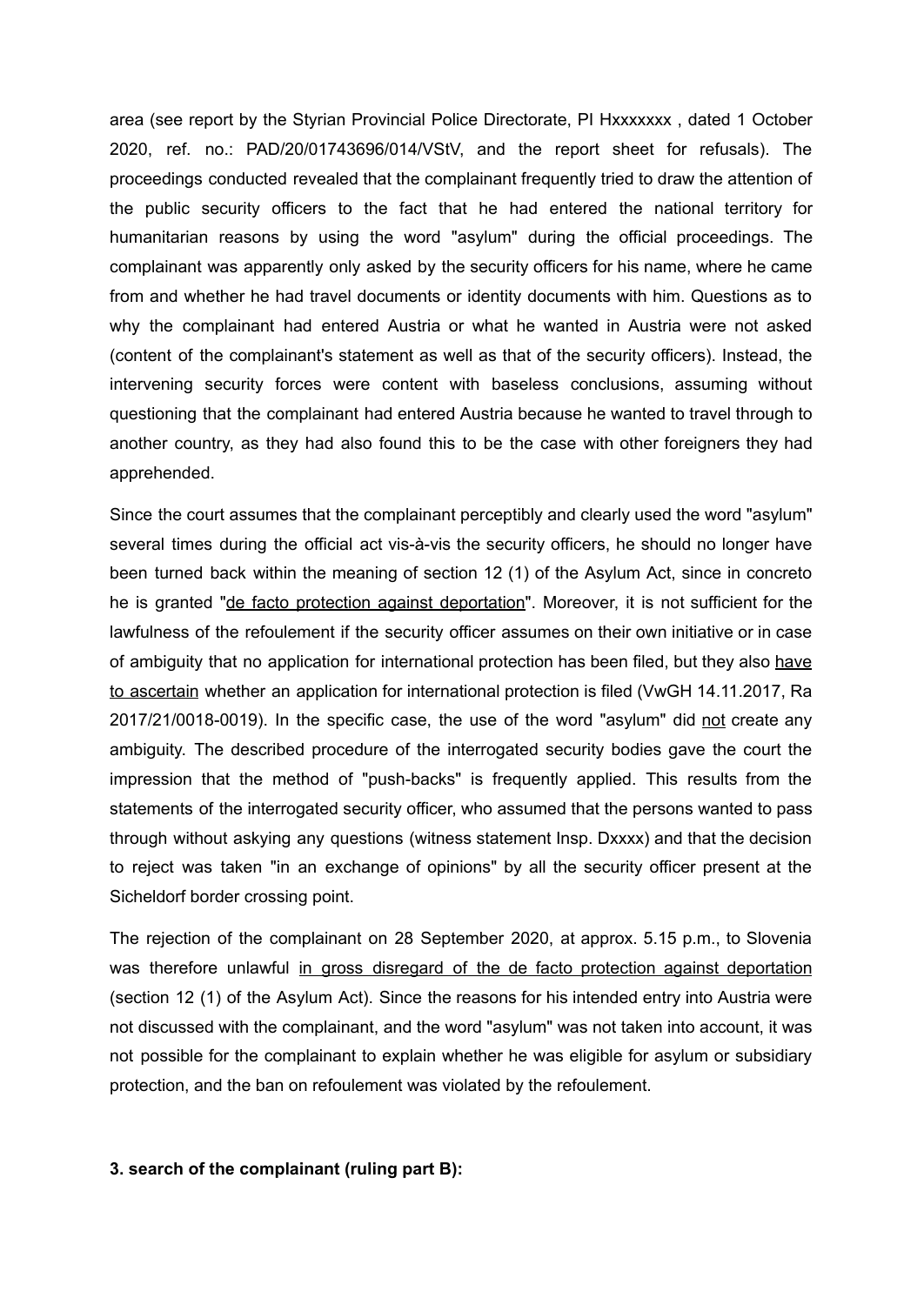# **Search of persons**

(1) For the purpose of seizing evidence (section 38), the officers of the public security service shall be authorised to search the clothing and the carried containers of strangers if

1. they have been arrested pursuant to section 39 or

2. there is suspicion that they are not lawfully present in the territory of the Federal Republic of Austria and that they are carrying evidence relevant to their transit, deportation or refoulement.

(2) Prior to a search pursuant to para. 1, the alien shall be requested to voluntarily surrender all evidence he or she is carrying; if they comply with this request, the search shall not take place.

#### § 38 BFA-VG:

### **Search of persons**

(1) For the purpose of seizing evidence and cash (section 39), the officers of the public security service shall be authorised to search the clothing and the containers carried by a stranger if

1. they have been arrested under this Act,

2. there is a suspicion that the alien is not residing lawfully in the territory of the Federal Republic of Austria and that he or she is carrying evidence that is of importance for his or her deportation,

3. the person files an application pursuant to section 42 sub-section 1 or

4.this person files an application for international protection,

insofar as it cannot be ruled out in the cases of nos. 3 and 4 that the alien is carrying objects and documents that may provide information on their identity, nationality, travel route or reasons for fleeing, or cash, and the person does not present them upon request. Prior to a search, the alien shall be requested to voluntarily surrender all evidence and cash carried.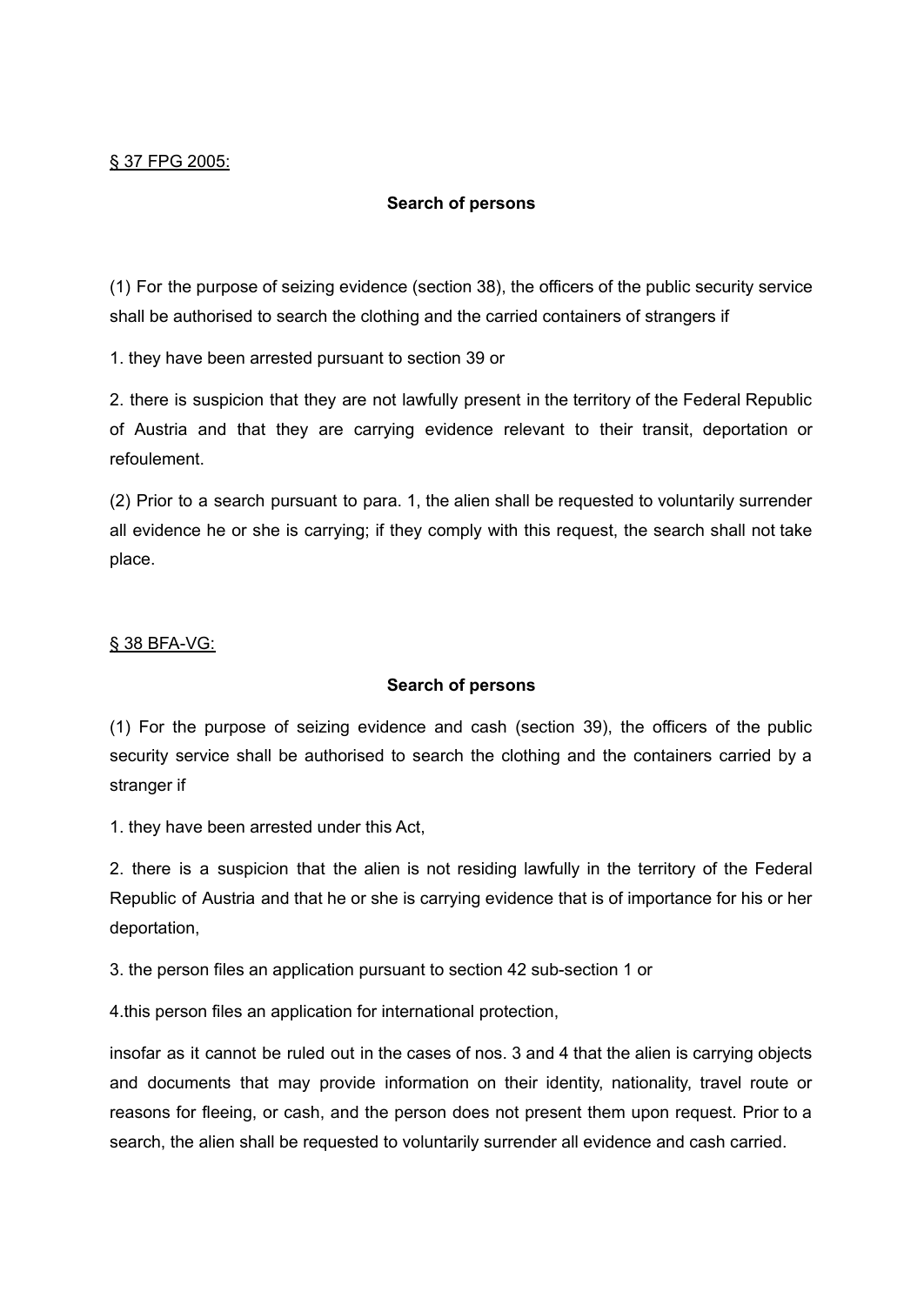(2) In addition, the officers of the public security service shall be authorised to search the clothing and containers of an asylum seeker if it is to be assumed on the basis of certain facts in connection with an interrogation that the asylum seeker is carrying documents and objects which they are obliged to surrender pursuant to section 15 para 1 subpara 5 Asylum Act 2005, or if they are carrying electronic storage media which are to be seized as evidence pursuant to section 39 and do not surrender them voluntarily, even upon request.

#### § Section 40 para 1 and para 4 SPG:

(1) The officers of the public security service are authorised to search persons who have been arrested in order to ensure that they do not endanger their own physical safety or that of others during their detention and do not flee.

(4) In the case of searches pursuant to paras 1 and 2, the officers of the public security service shall confine themselves to a search of the clothing and an inspection of the body, unless it is to be assumed on the basis of specific facts that the person concerned has concealed an object in their body; in such cases a medical doctor shall be entrusted with the search.

The complainant was searched by the security services immediately on being found on national territory and had to take off his jacket in the course of the search, which was subsequently also searched. The question put to the complainant about his travel documents was answered in the negative (witness statement by Insp. Dxxxx). No aggressive behaviour on the part of the complainant or the other persons apprehended was found.

At the Sicheldorf border checkpoint, the complainant had to undress completely and kneel down (video interview with Yassin Exxxxx of March 8, 2021) in order to make sure that no dangerous objects were hidden in the anal area.

A search of the clothing and the containers of a foreigner who is not lawfully on nationall territory and who has other evidence with them, is permissible in principle according to § 38 para 1 BFA-VG and § 37 FPG. Whether this personal search complies with the applicable principle of proportionality must be examined in each individual case. In the case of the complainant, neither aggressive behaviour nor any other indication was found by the security officers that could have led to a suspicion of him carrying a dangerous object. Although the court still considers it proportionate that the complainant had to undress under these circumstances, the stripping of the pants and the subsequent kneeling down constitutes an inadmissible intensity of the body search. In the case of the complainant – and the other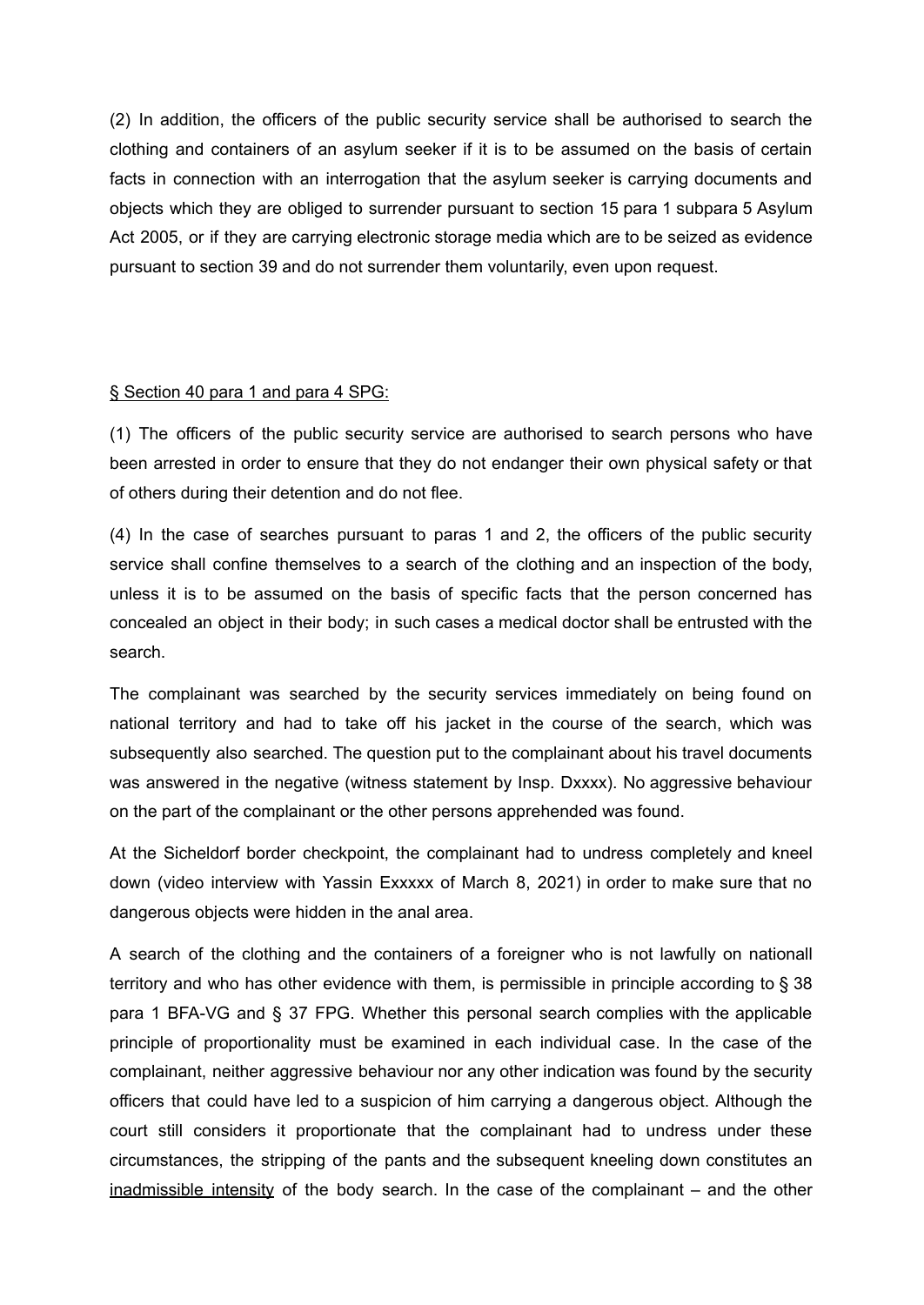persons in the group – there were no serious grounds for suspicion that would have justified such a procedure. It is perfectly reasonable for the security authorities to inspect or pat down a person who is stripped down to his pants in such a way that obvious documents are most likely to be discovered. In any case, there was no reason to suspect that dangerous objects were being hidden.

The manner in which the person was searched inadmissibly interfered with the complainant's privacy, all the more so because he had to kneel down during the search. The spatial conditions were also not suitable to prevent other security officers from observing the search, as the search was not carried out in a separate room, but in an alcove that was visible from the corridor. Any person passing by in the corridor at the time could observe the search.

A search of the complainant was permissible because the identity could not be established otherwise. Although the complainant stated that he did not have any identity papers or a passport with him and thus contributed to the statement of facts, there were no substantial doubts about the claim and any doubts could have been dispelled by undressing his body down to his pants. In any case, the complete undressing was disproportionate and was carried out under spatial conditions that seriously interfered with the individual's privacy and thus violated Article 8 of the ECHR. Although the relevant legal provisions in the BFA-VG and FPG provide for the right to search the person, the intensity of the intrusion during searches was exceeded in the specific case, as there was no indication that the complainant could have hidden dangerous objects or documents in the anal fold.

**IV** Pursuant to section 35 VwGVG section 1 VwG-AufwErsV, the complainant is awarded € 2,397.20 in costs. The reimbursement of expenses consists of two times the costs of the written pleadings (rejection and search) in the amount of  $\epsilon$  1,475.20 and the costs of the hearings in the amount of  $\epsilon$  922.00. The costs for the submission fee had to be rejected, as these are flat-rate fees.

#### **V. Inadmissibility of ordinary appeal:**

An ordinary appeal is inadmissible, since no legal question within the scope of Art. 133 (4) B-VG, which is not fundamental to this case. The decision neither deviates from the previous case law of the Administrative Court, nor is there a lack of case law. Furthermore, the existing case law of the Administrative Court is not to be judged as inconsistent. There are also no other indications of fundamental importance of the legal question to be resolved.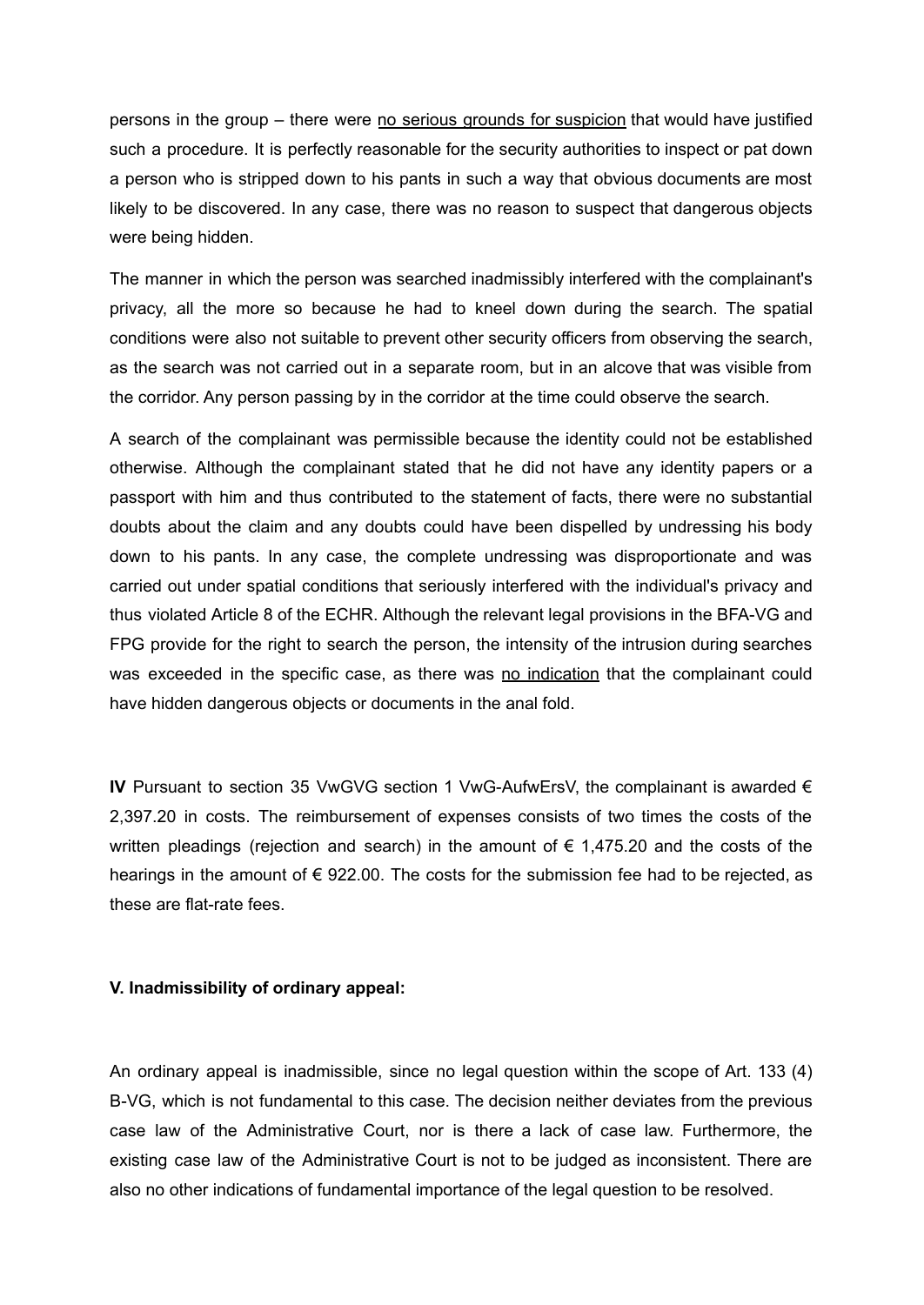#### **Note**

An appeal against the decision may be lodged with the Constitutional Court and/or an extraordinary appeal may be lodged with the Administrative Court. The appeal or extraordinary appeal shall be drafted and filed by an authorised lawyer within six weeks from the day of service of the decision. An appeal to the Constitutional Court shall be filed directly with the Constitutional Court, whereas an extraordinary appeal to the Administrative Court shall be filed with the Regional Administrative Court of Styria. A filing fee of € 240.00 each is to be paid for the appeal and the extraordinary appeal. If you are unable to cover the costs of the appeal proceedings without affecting your necessary maintenance and if this is not obviously hopeless, an application for legal aid can be filed within the time limit for appeal. For an appeal to the Constitutional Court, the application for procedural assistance shall be filed directly with the Constitutional Court, for an extraordinary appeal with the Administrative Court. This application does not have to be signed by a lawyer and no filing fee has to be paid for the time being. The extraordinary appeal to the Administrative Court and/or the appeal to the Constitutional Court may also be waived. The waiver of the extraordinary appeal before the Administrative Court shall be notified to the Regional Administrative Court of Styria in writing or shall be declared on record. The waiver of the appeal to the Constitutional Court shall be notified in writing to the Regional Administrative Court of Styria until the delivery of the copy of the decision, thereafter to the Constitutional Court or placed on record. If the waiver of the extraordinary appeal to the Administrative Court or the appeal to the Constitutional Court was not made by a professional party representative or in the presence of such a representative, it may be revoked in writing or on record within three days. The waiver of the extraordinary appeal to the Administrative Court or the appeal to the Constitutional Court has the consequence that the respective appeal is no longer admissible.

#### Regional Administrative Court of Styria

HR Dr. Kundegraber

Issued to

1. Mr Ayoub XXX, born on XXX 2000, FAO Clemens Lahner, Rechtsanwalt, Burggasse 116, 1070 Vienna, per ZZA: kanzlei@clemenslahner.at;